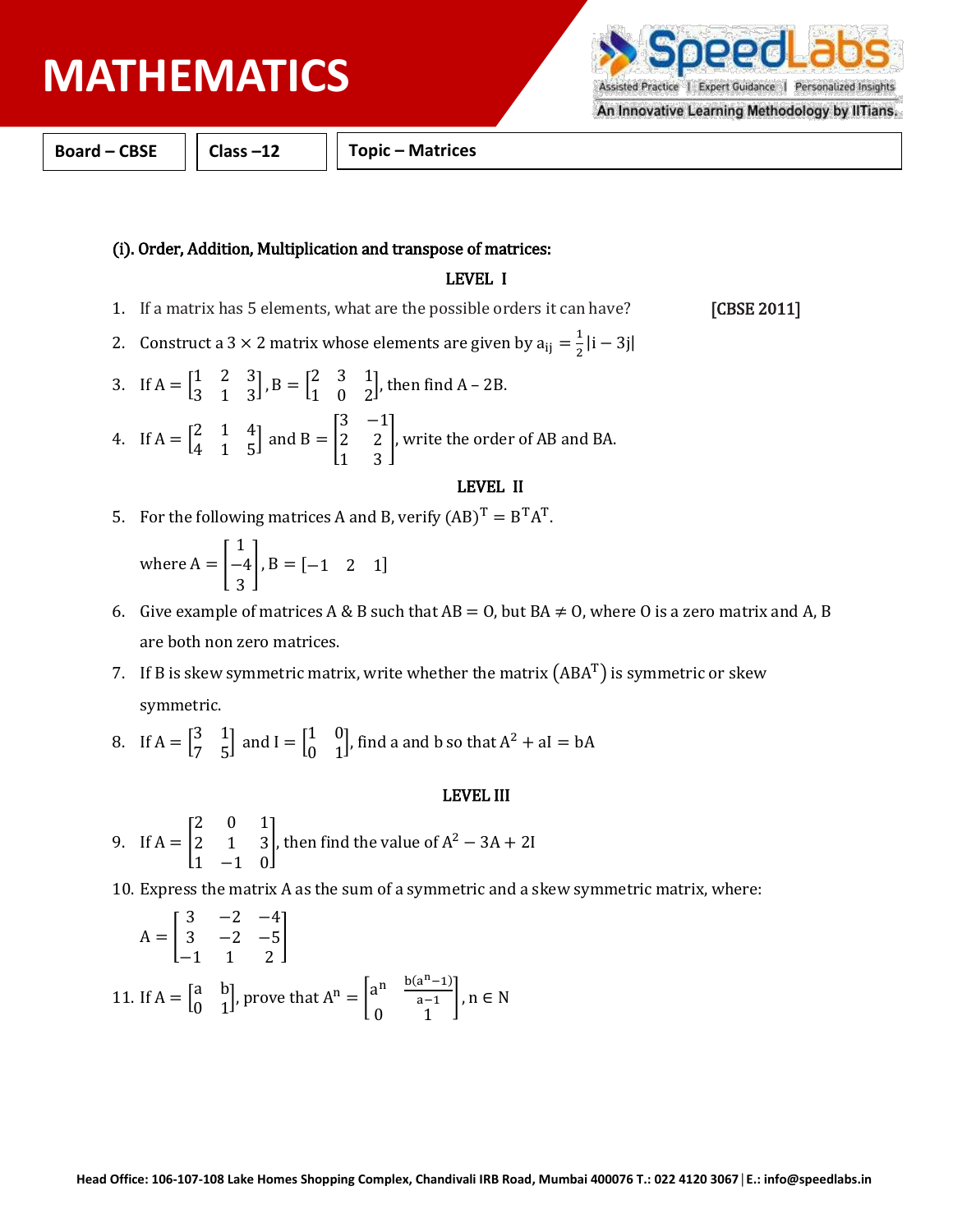## **PHYSICS MATHEMATICS**



An Innovative Learning Methodology by IlTians.

(ii) Cofactors & Ad joint of a matrix

### LEVEL I

12. Find the co-factor of 
$$
a_{12}
$$
 in  $A = \begin{vmatrix} 2 & -3 & 5 \\ 6 & 0 & 4 \\ 1 & 5 & -7 \end{vmatrix}$   
13. Find the adjoints of the matrix  $A = \begin{bmatrix} 2 & -1 \\ 4 & 3 \end{bmatrix}$ 

#### LEVEL II

Verify  $A(\text{adi}A) = (\text{adi}A) A = |A| I$ 

14. 
$$
A = \begin{bmatrix} 2 & 3 \\ -4 & -6 \end{bmatrix}
$$
  
15.  $A = \begin{bmatrix} 1 & 2 & 3 \\ 2 & 3 & 2 \\ 3 & 3 & 4 \end{bmatrix}$ 

### (iii)Inverse of a Matrix & Applications

#### LEVEL I

16. If  $A = \begin{bmatrix} 2 & 3 \\ 1 & 3 \end{bmatrix}$  $\begin{bmatrix} 2 & 3 \\ 5 & -2 \end{bmatrix}$ , write A<sup>-1</sup> in terms of A [CBSE 2011] 17. If A is square matrix satisfying  $A^2 = I$ , then what is the inverse of A? 18. For what value of k, the matrix  $A = \begin{bmatrix} 2 - k & 3 \\ 4 - k & 1 \end{bmatrix}$  $\begin{bmatrix} -\kappa & 3 \\ -5 & 1 \end{bmatrix}$  is not invertible?

#### LEVEL II

19. If 
$$
A = \begin{bmatrix} 3 & -5 \\ -4 & 2 \end{bmatrix}
$$
, show that  $A^2 - 5A - 12I = 0$ . Hence find  $A^{-1}$ 

20. If A, B, C are three non-zero square matrices of same order, find the condition on A such that  $AB = AC \Rightarrow B = C$ .

21. Find the number of all possible matrices A of order  $3 \times 3$  with each entry 0 or 1 and for which

 $\mathbf{A}$   $\vert$ x y z  $\vert = \vert$ 1 0 0 | has exactly two distinct solutions.

#### LEVEL III

22. If  $A = |$ 2 3 1 −3 2 1  $5 -4 -2$  $\int$ , find A<sup>-1</sup> and hence solve the following system of equations:  $2x - 3y + 5z = 11$ ,  $3x + 2y - 4z = -5$ ,  $x + y - 2z = -3$